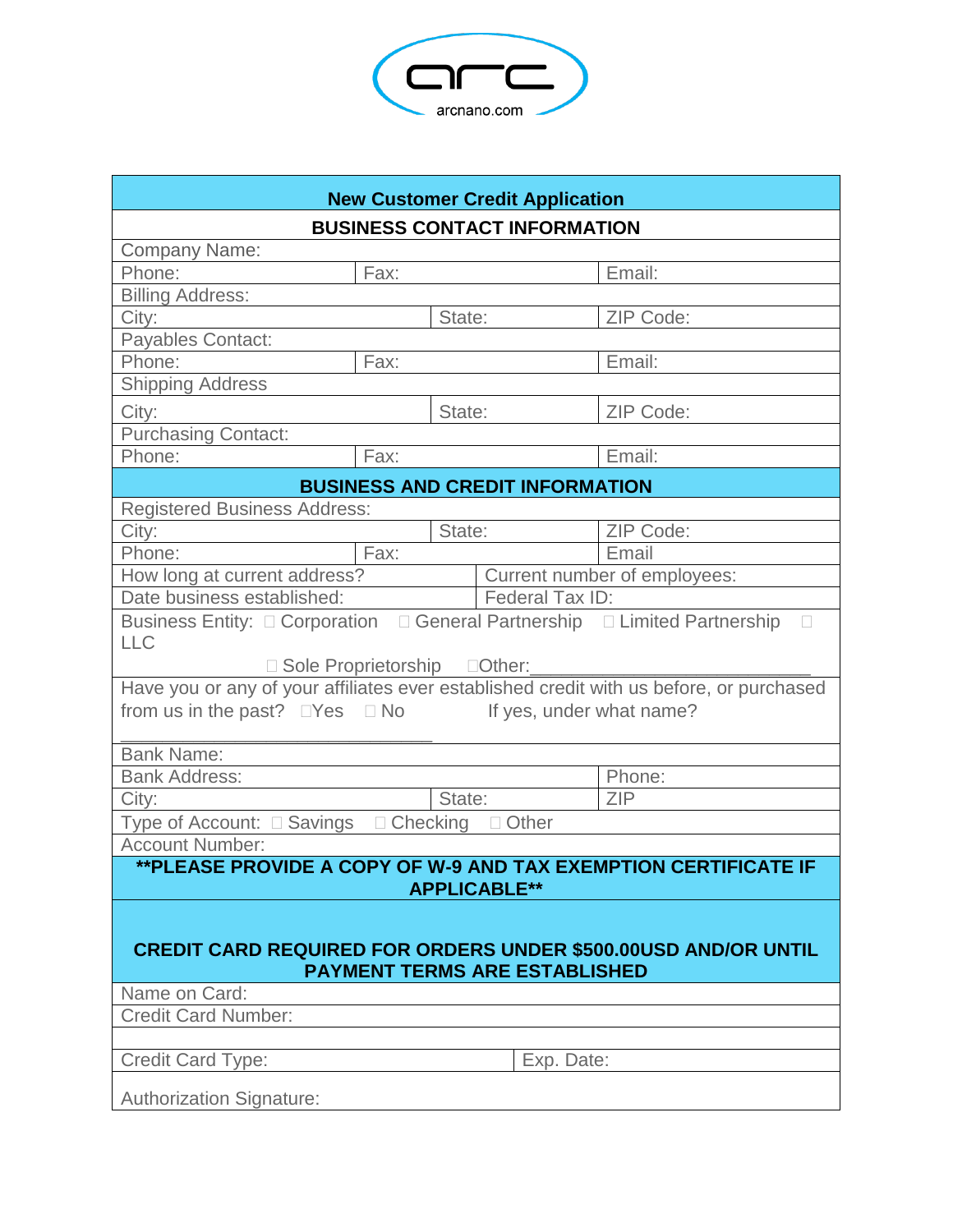

| <b>BUSINESS/ TRADE REFERENCES</b>                                                                                                                                                                                                                                                                            |      |        |           |  |  |  |
|--------------------------------------------------------------------------------------------------------------------------------------------------------------------------------------------------------------------------------------------------------------------------------------------------------------|------|--------|-----------|--|--|--|
| <b>Company Name:</b>                                                                                                                                                                                                                                                                                         |      |        |           |  |  |  |
| Address:                                                                                                                                                                                                                                                                                                     |      |        |           |  |  |  |
| City:                                                                                                                                                                                                                                                                                                        |      | State: | ZIP Code: |  |  |  |
| Phone:                                                                                                                                                                                                                                                                                                       | Fax: |        | Email:    |  |  |  |
|                                                                                                                                                                                                                                                                                                              |      |        |           |  |  |  |
| Company Name: Please see attached                                                                                                                                                                                                                                                                            |      |        |           |  |  |  |
| Address:                                                                                                                                                                                                                                                                                                     |      |        |           |  |  |  |
| City:                                                                                                                                                                                                                                                                                                        |      | State: | ZIP Code: |  |  |  |
| Phone:                                                                                                                                                                                                                                                                                                       | Fax: |        | Email:    |  |  |  |
|                                                                                                                                                                                                                                                                                                              |      |        |           |  |  |  |
| <b>Company Name:</b>                                                                                                                                                                                                                                                                                         |      |        |           |  |  |  |
| Address:                                                                                                                                                                                                                                                                                                     |      |        |           |  |  |  |
| City:                                                                                                                                                                                                                                                                                                        |      | State: | ZIP Code: |  |  |  |
| Phone:                                                                                                                                                                                                                                                                                                       | Fax: |        | Email:    |  |  |  |
|                                                                                                                                                                                                                                                                                                              |      |        |           |  |  |  |
|                                                                                                                                                                                                                                                                                                              |      |        |           |  |  |  |
| <b>AGREEMENT</b>                                                                                                                                                                                                                                                                                             |      |        |           |  |  |  |
| You certify that all the above information is true to the best of your knowledge.<br>1 <sub>1</sub><br>$\overline{2}$ .<br>By submitting this application, you authorize Advanced Research Corporation<br>(ARC) to make inquiries into the banking and business/ trade references that<br>you have supplied. |      |        |           |  |  |  |
|                                                                                                                                                                                                                                                                                                              |      |        |           |  |  |  |
| Signature:                                                                                                                                                                                                                                                                                                   |      |        |           |  |  |  |
| <b>Print Name:</b>                                                                                                                                                                                                                                                                                           |      | Title: |           |  |  |  |
| Date:                                                                                                                                                                                                                                                                                                        |      |        |           |  |  |  |
|                                                                                                                                                                                                                                                                                                              |      |        |           |  |  |  |